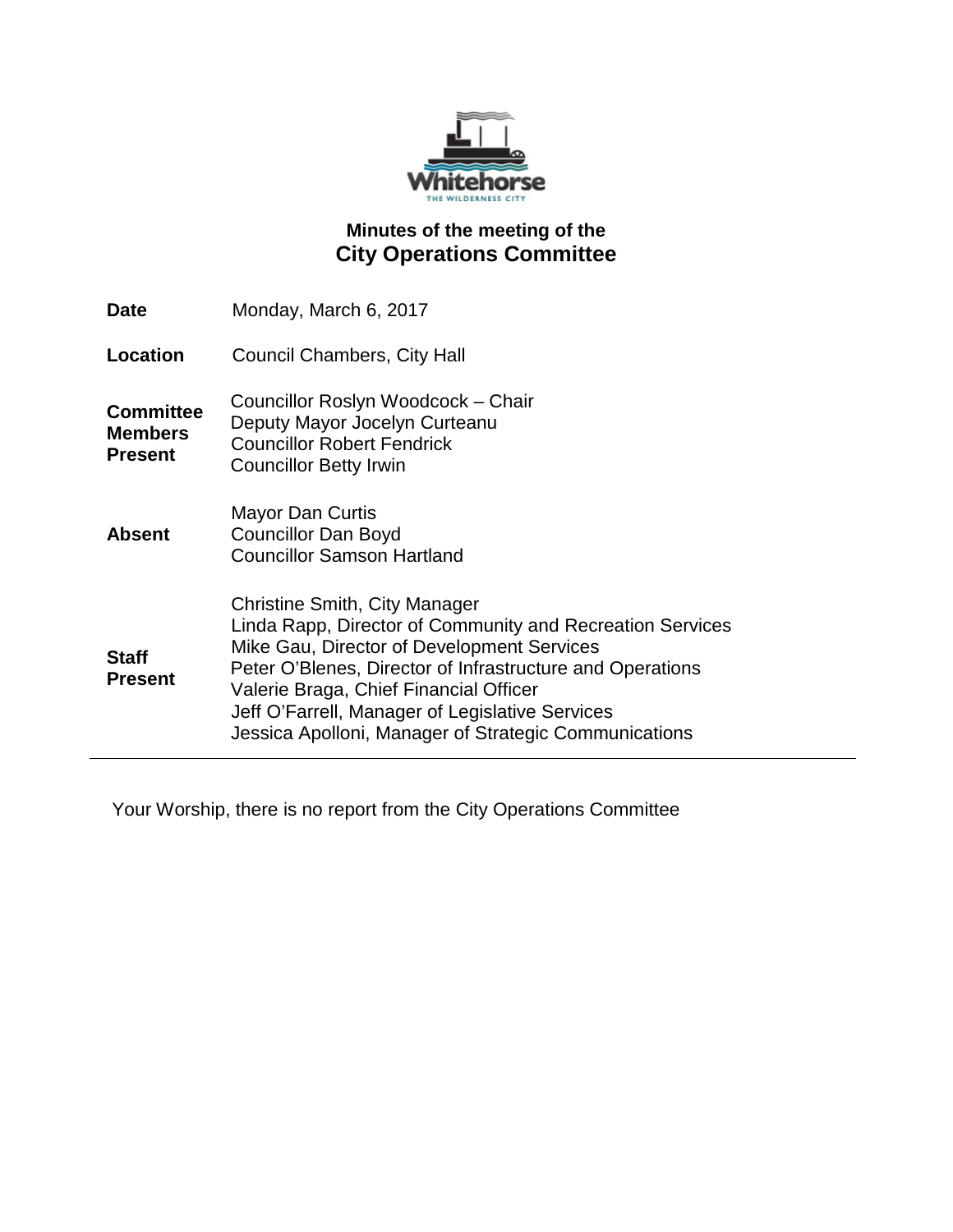

## **Minutes of the meeting of the Community Services Committee**

| <b>Date</b>                                          | Monday, March 6, 2017                                                                                                                                                                                                                                                                                                                                       |
|------------------------------------------------------|-------------------------------------------------------------------------------------------------------------------------------------------------------------------------------------------------------------------------------------------------------------------------------------------------------------------------------------------------------------|
| Location                                             | <b>Council Chambers, City Hall</b>                                                                                                                                                                                                                                                                                                                          |
| <b>Committee</b><br><b>Members</b><br><b>Present</b> | Councillor Robert Fendrick - Chair<br>Deputy Mayor Jocelyn Curteanu<br><b>Councillor Betty Irwin</b><br><b>Councillor Roslyn Woodcock</b>                                                                                                                                                                                                                   |
| <b>Absent</b>                                        | <b>Mayor Dan Curtis</b><br><b>Councillor Dan Boyd</b><br><b>Councillor Samson Hartland</b>                                                                                                                                                                                                                                                                  |
| <b>Staff</b><br><b>Present</b>                       | Christine Smith, City Manager<br>Linda Rapp, Director of Community and Recreation Services<br>Mike Gau, Director of Development Services<br>Peter O'Blenes, Director of Infrastructure and Operations<br>Valerie Braga, Chief Financial Officer<br>Jeff O'Farrell, Manager of Legislative Services<br>Jessica Apolloni, Manager of Strategic Communications |

Your Worship, there is no report from the Community Services Committee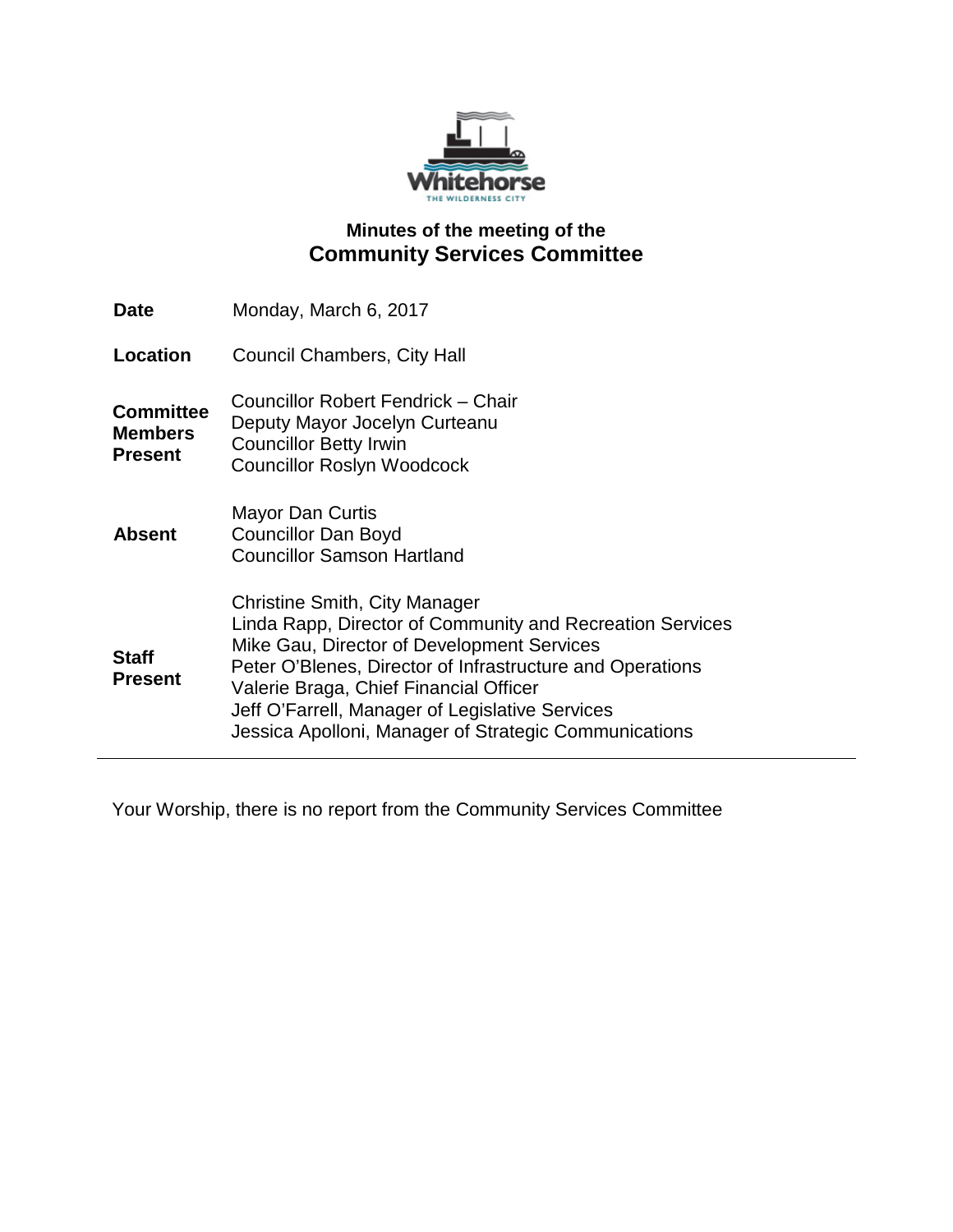

# **Minutes of the meeting of the Public Health and Safety Committee**

| <b>Date</b>                                          | Monday, March 6, 2017                                                                                                                                                                                                                                                                                                                                       |
|------------------------------------------------------|-------------------------------------------------------------------------------------------------------------------------------------------------------------------------------------------------------------------------------------------------------------------------------------------------------------------------------------------------------------|
| <b>Location</b>                                      | <b>Council Chambers, City Hall</b>                                                                                                                                                                                                                                                                                                                          |
| <b>Committee</b><br><b>Members</b><br><b>Present</b> | Councillor Robert Fendrick - Chair<br>Deputy Mayor Jocelyn Curteanu<br><b>Councillor Betty Irwin</b><br><b>Councillor Roslyn Woodcock</b>                                                                                                                                                                                                                   |
| <b>Absent</b>                                        | Mayor Dan Curtis<br><b>Councillor Dan Boyd</b><br><b>Councillor Samson Hartland</b>                                                                                                                                                                                                                                                                         |
| <b>Staff</b><br><b>Present</b>                       | Christine Smith, City Manager<br>Linda Rapp, Director of Community and Recreation Services<br>Mike Gau, Director of Development Services<br>Peter O'Blenes, Director of Infrastructure and Operations<br>Valerie Braga, Chief Financial Officer<br>Jeff O'Farrell, Manager of Legislative Services<br>Jessica Apolloni, Manager of Strategic Communications |

Your Worship, there is no report from the Public Health and Safety Committee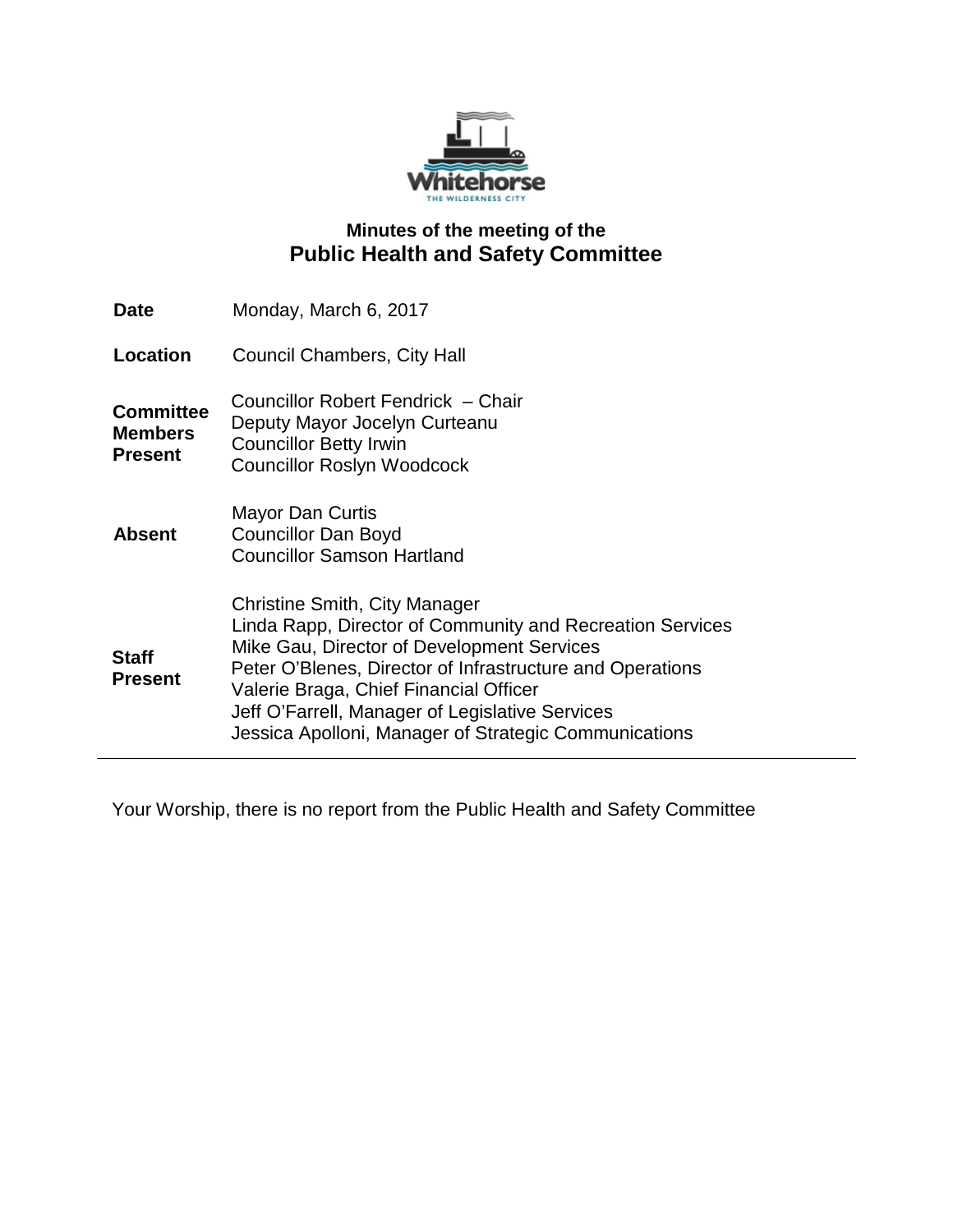

## **Minutes of the meeting of the Development Services Committee**

| <b>Date</b>                                          | Monday, March 6, 2017                                                                                                                                                                                                                                                                                                                                              |
|------------------------------------------------------|--------------------------------------------------------------------------------------------------------------------------------------------------------------------------------------------------------------------------------------------------------------------------------------------------------------------------------------------------------------------|
| Location                                             | <b>Council Chambers, City Hall</b>                                                                                                                                                                                                                                                                                                                                 |
| <b>Committee</b><br><b>Members</b><br><b>Present</b> | Councillor Betty Irwin - Chair<br>Deputy Mayor Jocelyn Curteanu<br><b>Councillor Robert Fendrick</b><br><b>Councillor Roslyn Woodcock</b>                                                                                                                                                                                                                          |
| <b>Absent</b>                                        | <b>Mayor Dan Curtis</b><br><b>Councillor Dan Boyd</b><br><b>Councillor Samson Hartland</b>                                                                                                                                                                                                                                                                         |
| <b>Staff</b><br><b>Present</b>                       | <b>Christine Smith, City Manager</b><br>Linda Rapp, Director of Community and Recreation Services<br>Mike Gau, Director of Development Services<br>Peter O'Blenes, Director of Infrastructure and Operations<br>Valerie Braga, Chief Financial Officer<br>Jeff O'Farrell, Manager of Legislative Services<br>Jessica Apolloni, Manager of Strategic Communications |

Your Worship, the Development Services Committee respectfully submits the following report:

## **1. Environmental Grant Allocations**

The City annually allocates funds for grants to assist non-profits, community groups, and commercial organizations with environmental projects that advance the Whitehorse Strategic Sustainability Plan. The Environmental Grant Policy governs the allocation of these grants. Unused funds not allocated at this intake will be available for use throughout the year.

An internal committee reviewed the applications received at the February intake and determined that five applications met the policy requirements. Partial funding is recommended for the Yukon Conservation Society application as the primary focus is the Porcupine caribou herd. However, the project addresses general caribou management and biology that is applicable to the Whitehorse area and contributes to the environmental education of Whitehorse residents.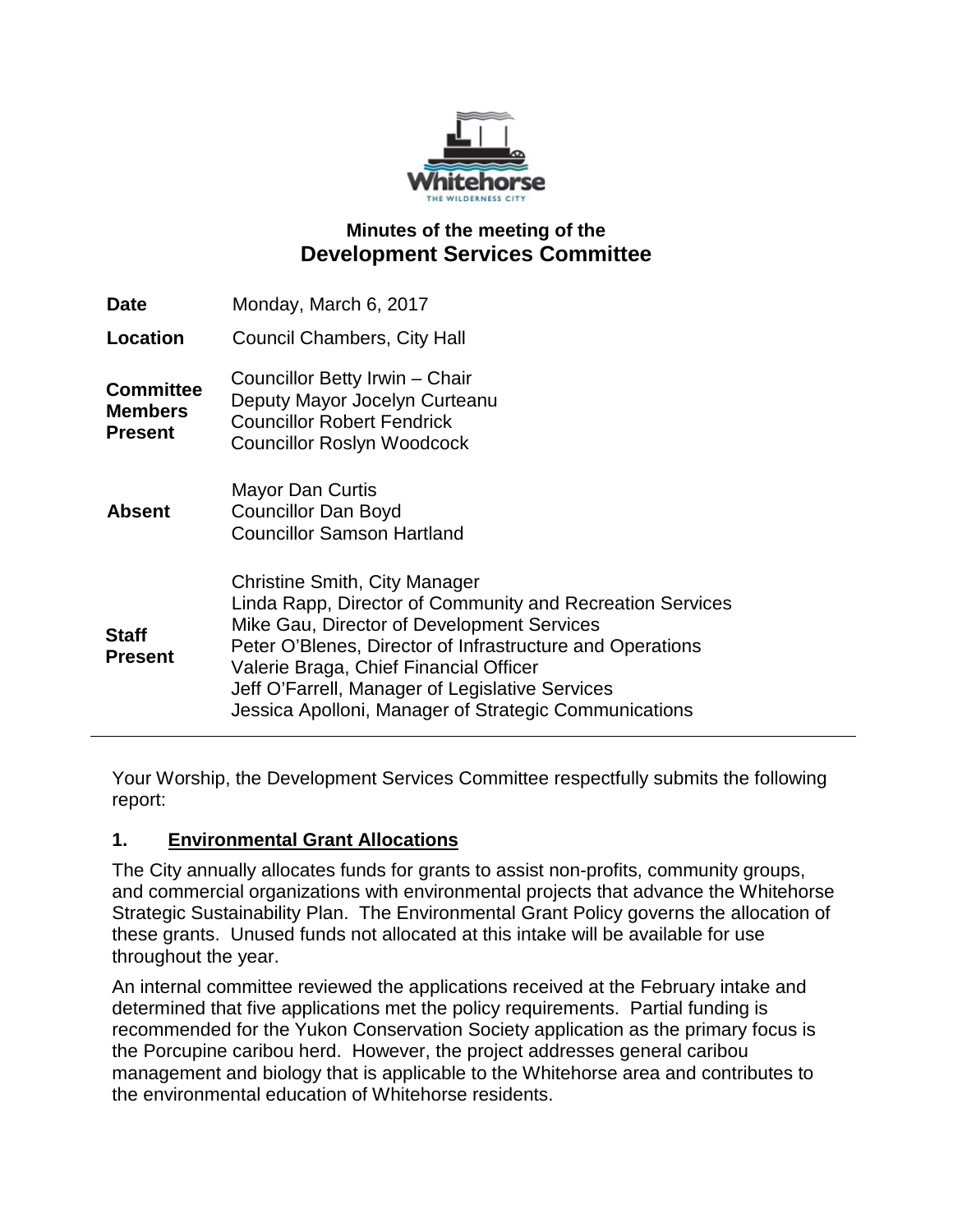### **Recommendation of the Development Services Committee**

THAT the allocation of Environmental Grants in the amount of \$7,415.00 be approved as recommended by the review committee:

| <b>Grant Recipient</b>                                                                   | <b>Grant Amount</b> |
|------------------------------------------------------------------------------------------|---------------------|
| <b>École Whitehorse Elementary School</b><br><b>Fish Bike Rack</b>                       | \$<br>1,500.00      |
| <b>Friends of McIntyre Creek</b><br><b>Brochure Printing</b>                             | \$<br>520.00        |
| Midnight Sun Dive Club<br>Underwater Clean-up, Schwatka Lake                             | \$1,445.00          |
| <b>Shannon Powell Consultants</b><br>Ecological Integrity Monitoring, Chadburn Lake Park | \$2,450.00          |
| <b>Yukon Conservation Society</b><br>Caribou Celebration                                 | \$1,500.00          |
| Total                                                                                    | <u>\$7,415.00</u>   |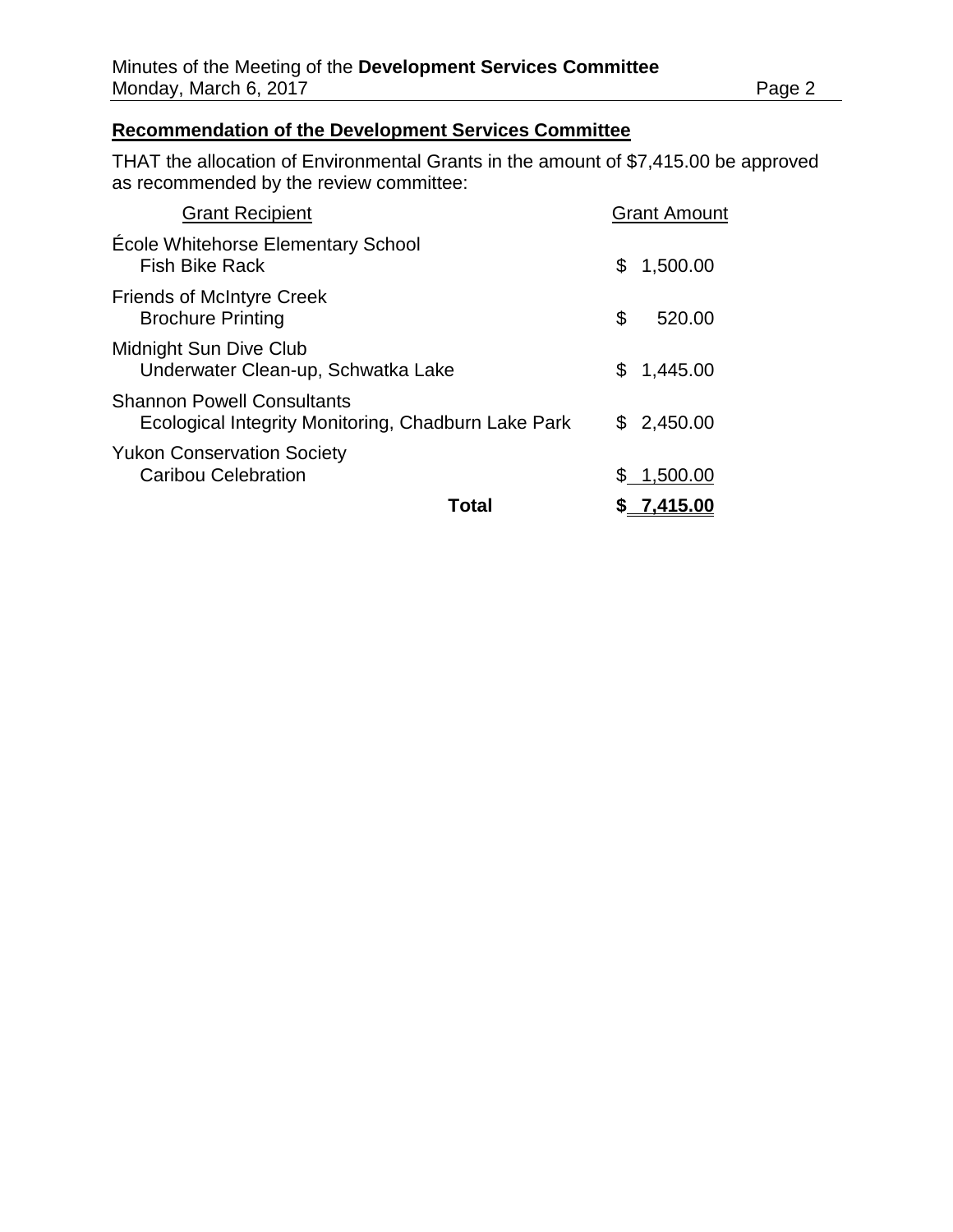

## **Minutes of the meeting of the Corporate Services Committee**

| <b>Date</b>                                          | Monday, March 6, 2017                                                                                                                                                                                                                                                                                                                                              |
|------------------------------------------------------|--------------------------------------------------------------------------------------------------------------------------------------------------------------------------------------------------------------------------------------------------------------------------------------------------------------------------------------------------------------------|
| Location                                             | <b>Council Chambers, City Hall</b>                                                                                                                                                                                                                                                                                                                                 |
| <b>Committee</b><br><b>Members</b><br><b>Present</b> | Councillor Roslyn Woodcock - Chair<br>Deputy Mayor Jocelyn Curteanu<br><b>Councillor Robert Fendrick</b><br><b>Councillor Betty Irwin</b>                                                                                                                                                                                                                          |
| <b>Absent</b>                                        | Mayor Dan Curtis<br><b>Councillor Dan Boyd</b><br><b>Councillor Samson Hartland</b>                                                                                                                                                                                                                                                                                |
| <b>Staff</b><br><b>Present</b>                       | <b>Christine Smith, City Manager</b><br>Linda Rapp, Director of Community and Recreation Services<br>Mike Gau, Director of Development Services<br>Peter O'Blenes, Director of Infrastructure and Operations<br>Valerie Braga, Chief Financial Officer<br>Jeff O'Farrell, Manager of Legislative Services<br>Jessica Apolloni, Manager of Strategic Communications |

Your Worship, the Corporate Services Committee respectfully submits the following report:

## **1. Public Art Policy**

In September 2016 administration was directed to undertake a review of the Arts Policy prior to issuing a tender for the new Operations Building. Six specific objectives were identified for this review. Administration met with representatives of the arts community to collect their input. Each of the policy review objectives was carefully investigated, and the proposed policy fully incorporates the input received from the arts community representatives and from Council members.

Administration provided details regarding the composition of the proposed Ad Hoc Working Group and the extent of stakeholder engagement during the review of the policy. Administration also clarified that the policy provides flexibility for allocating the 1% public art funding for building construction to locations across the community.

## **Recommendation of the Corporate Services Committee**

THAT the Public Art Policy dated March 2017 be adopted as presented.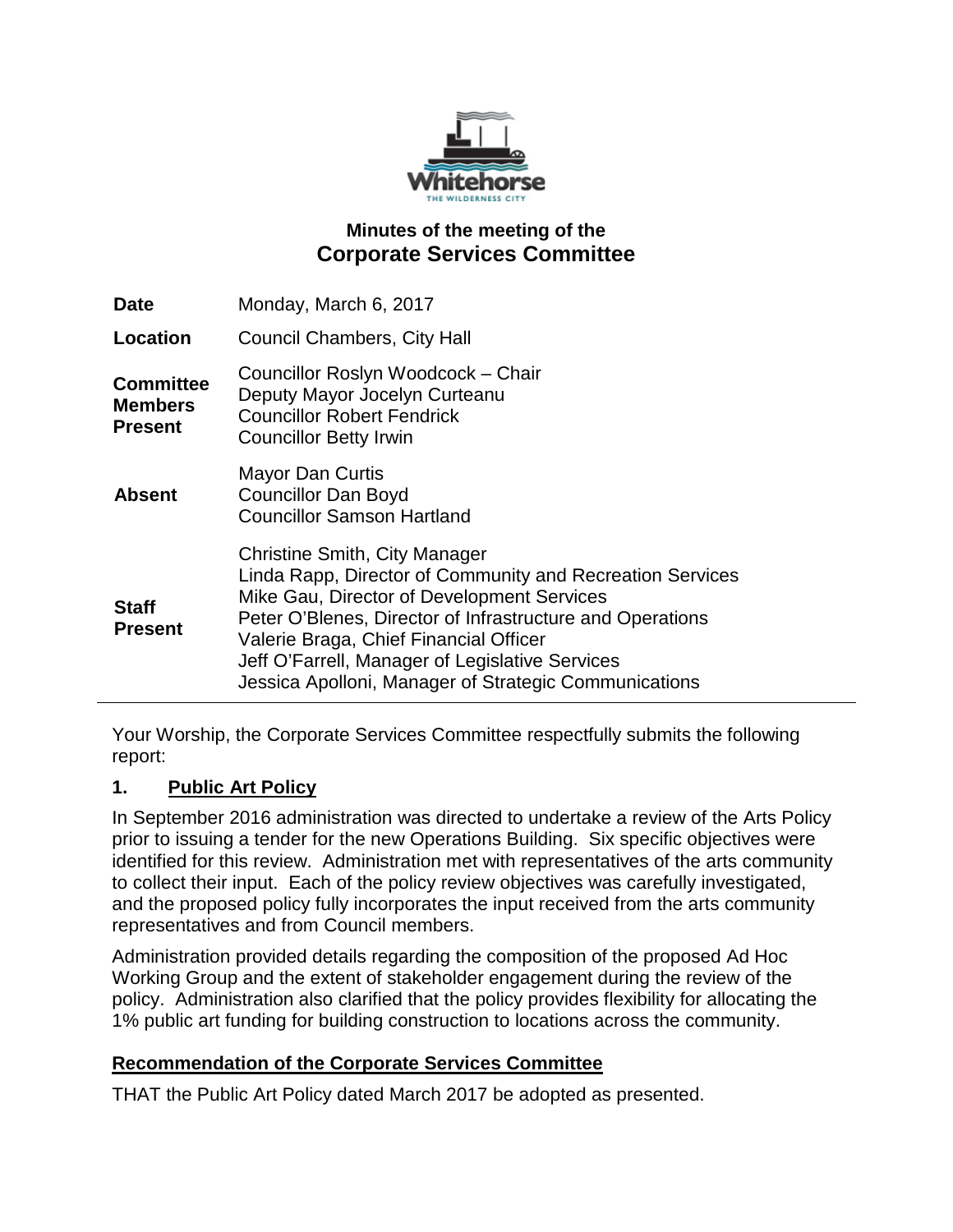## **2. Resolutions for Submission to the AYC Annual Meeting**

Each year the Association of Yukon Communities invites communities to submit resolutions for consideration at the annual meeting. These are typically resolutions that require the support of the membership of the Association.

This year the City of Whitehorse is submitting two resolutions encouraging the Yukon Government to take action to support communities with the issues of sustainable funding and the development of territory-wide waste management programs.

## **Recommendation of the Corporate Services Committee**

THAT the following two resolutions be forwarded to the Association of Yukon Communities for consideration by the membership at the 2017 Annual General Meeting:

## **(1) Municipal Funding**

WHEREAS the Yukon Government has pledged to work in partnership with communities, including municipal governments, to build sustainable and diverse economies and support local solutions to local problems; and

WHEREAS the Yukon Government has also pledged to enable local interests and make investments to realize economic and community development; and

WHEREAS the regular five-year review of the Comprehensive Municipal Grant is approaching;

BE IT RESOLVED that the Association of Yukon Communities encourage the Yukon Government to work with municipalities to provide all municipalities with an increased and predictable level of funding through a new five-year funding plan; and

BE IT FURTHER RESOLVED that the Association of Yukon Communities encourage the Yukon Government to develop a longer-term plan to support investments in community infrastructure.

## **(2) Territory-Wide Waste Management Programs**

WHEREAS the Association of Yukon Communities has petitioned the Yukon Government to review Beverage Container Regulations and Designated Materials Regulations with the intent to expand the range of materials designated under the regulations; and

WHEREAS it is recognized that a territory-wide solution is required to address issues of waste management, recycling and other diversion programs that reduce waste and illegal dumping;

BE IT RESOLVED that the Association of Yukon Communities strongly encourage the Yukon Government to continue to collaborate with municipal governments, businesses and stakeholders to expeditiously develop comprehensive waste management programs.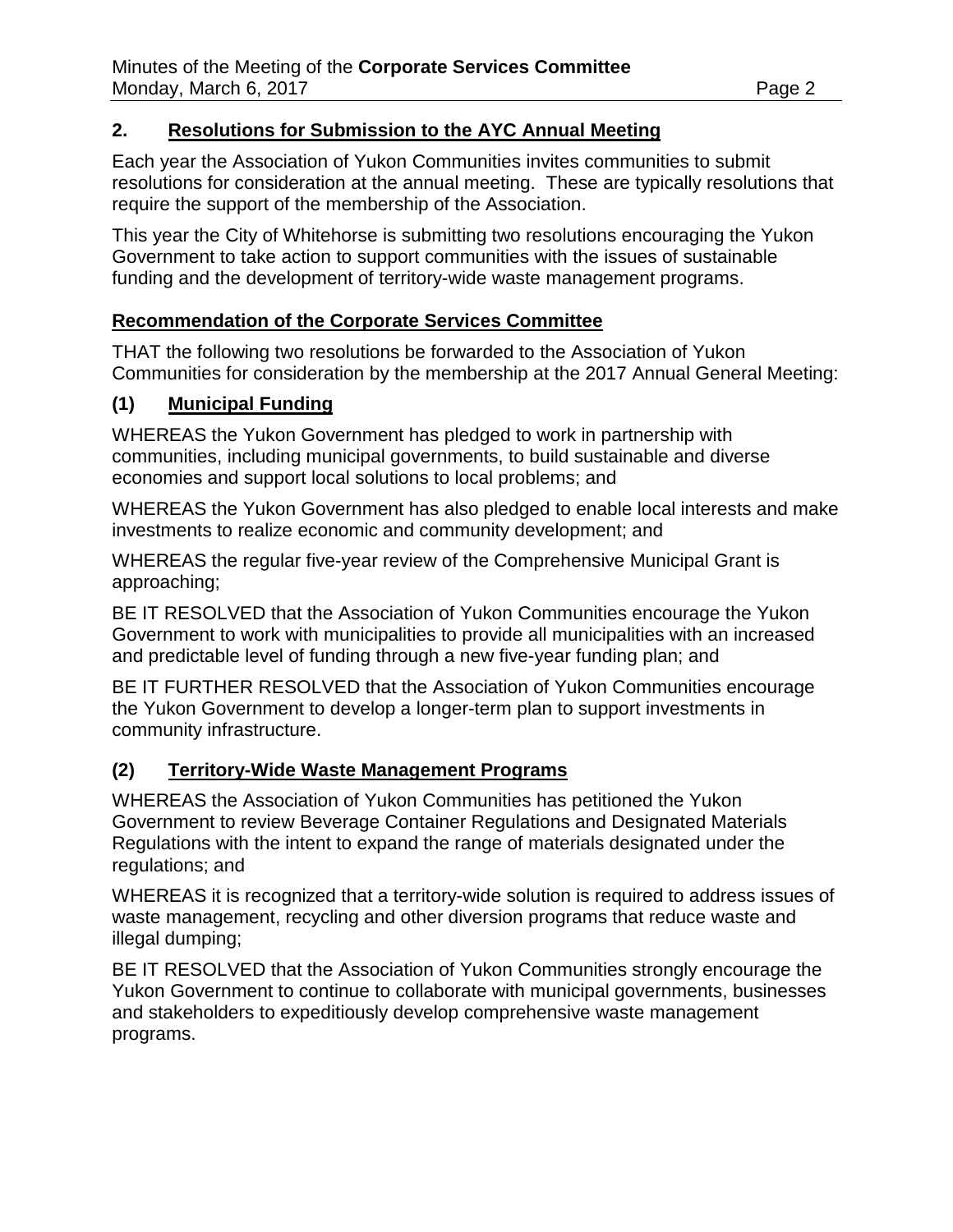### **3. Authorize Council Travel**

Council's Expense Policy requires prior approval by council resolution for all requests for funding or reimbursement of expenses incurred in conjunction with travel by members of council outside the City of Whitehorse. Two councillors have indicated that they will be travelling to Mayo to attend the March meeting of the Board of Directors of the Association of Yukon Communities.

## **Recommendation of the Corporate Services Committee**

THAT travel expenses from the council-representative allocation and per diem expenses from the councillor-initiated allocation be authorized for Councillors Boyd and Irwin to attend the Association of Yukon Communities March Board Meeting in Mayo.

## **4. Reschedule June 5th Meeting**

The 2017 Annual General Meeting of the Federation of Canadian Municipalities will be held in Ottawa during the first weekend in June. As many members of council will be attending, there will not be a quorum available for the June 5 Standing Committee meeting. When it is known in advance that a quorum will be unavailable, a meeting is either rescheduled or cancelled. Rather than cancel the meeting, it would be beneficial to use the fifth Monday in May and reschedule the meeting to May  $29<sup>th</sup>$ .

#### **Recommendation of the Corporate Services Committee**

THAT the Standing Committee meeting scheduled for June 5, 2017 be rescheduled to Monday, May 29, 2017.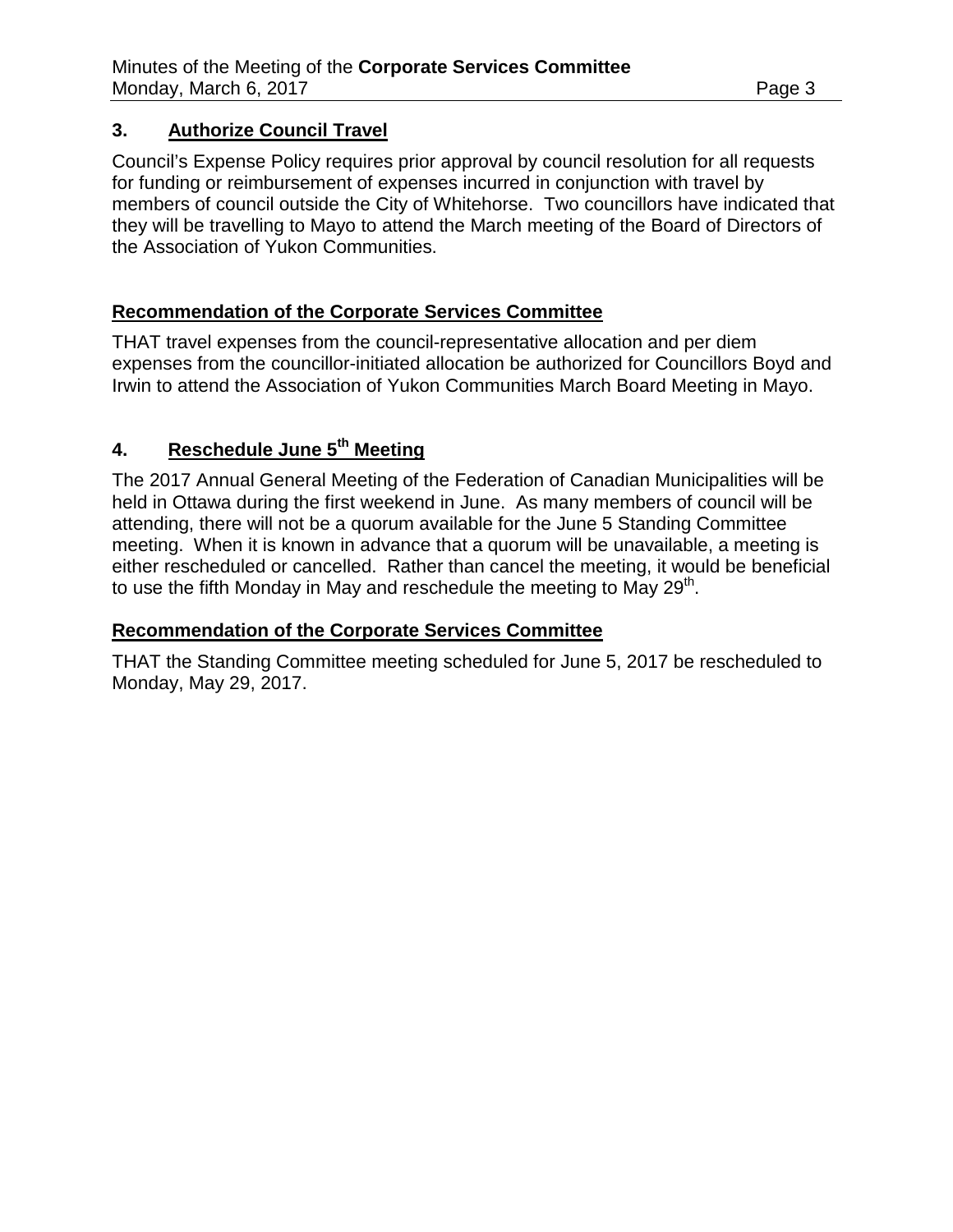

## **Minutes of the meeting of the City Planning Committee**

| <b>Date</b>                                          | Monday, March 6, 2017                                                                                                                                                                                                                                                                                                                                                                                     |
|------------------------------------------------------|-----------------------------------------------------------------------------------------------------------------------------------------------------------------------------------------------------------------------------------------------------------------------------------------------------------------------------------------------------------------------------------------------------------|
| Location                                             | <b>Council Chambers, City Hall</b>                                                                                                                                                                                                                                                                                                                                                                        |
| <b>Committee</b><br><b>Members</b><br><b>Present</b> | Councillor Betty Irwin - Chair<br>Deputy Mayor Jocelyn Curteanu<br><b>Councillor Robert Fendrick</b><br><b>Councillor Roslyn Woodcock</b>                                                                                                                                                                                                                                                                 |
| Absent                                               | Mayor Dan Curtis<br><b>Councillor Dan Boyd</b><br><b>Councillor Samson Hartland</b>                                                                                                                                                                                                                                                                                                                       |
| <b>Staff</b><br><b>Present</b>                       | Christine Smith, City Manager<br>Linda Rapp, Director of Community and Recreation Services<br>Mike Gau, Director of Development Services<br>Peter O'Blenes, Director of Infrastructure and Operations<br>Valerie Braga, Chief Financial Officer<br>Jeff O'Farrell, Manager of Legislative Services<br>Jessica Apolloni, Manager of Strategic Communications<br>Patrick Ross, Manager of Planning Services |

Your Worship, the City Planning Committee respectfully submits the following report:

## **1. Public Hearing Report – Zoning Amendment (9023 Quartz Road)**

Bylaw 2017-06 proposes changing the zoning of a parcel of First Nations land on Quartz Road to allow the establishment of several long term commercial leases on the site. The property is listed in the Kwanlin Dün Self Government Agreement and is currently zoned Mixed Use Commercial-Industrial. The requested zoning is Commercial Service. No one appeared to address the application at the public hearing and no written submissions were received. No issues were raised.

## **Recommendation of the City Planning Committee**

THAT Bylaw 2017-06, a bylaw to amend the zoning of a First Nations parcel at 9023 Quartz Road to allow for the development of long term commercial leases, be brought forward for second and third reading under the bylaw process.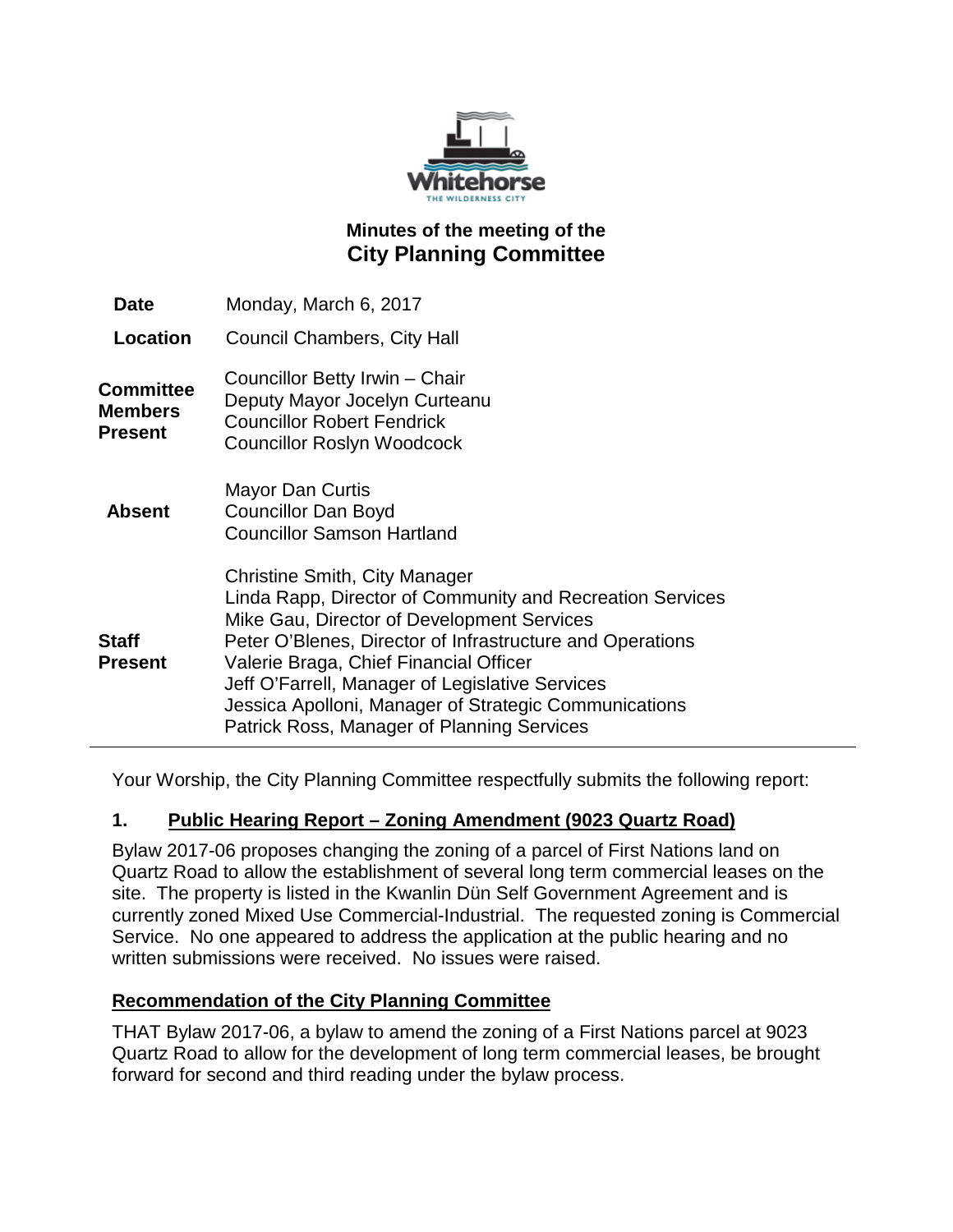## **2. Public Hearing Report – Zoning Amendment (32 Lorne Road)**

Annie Lake Trucking has applied to amend the zoning of a parcel of land on Lorne Road in the MacRae Subdivision to allow for Mixed Use Industrial-Commercial development.

Under the YESAB process the proposed use has been determined to have no significant adverse environmental effects. The proposed zoning is consistent with the land use designation under the Official Community Plan.

At the public hearing one person spoke in favour of the application but raised concerns regarding safety issues with respect to the existing access to the Alaska Highway adjacent to this property.

The Yukon Government is responsible for the Alaska Highway and is currently working on a plan that will see this highway access road abandoned in favour of a frontage road access at Fraser Road.

No written submissions were received and no other issues were raised.

#### **Recommendation of the City Planning Committee**

THAT Bylaw 2017-07, a bylaw to amend the zoning at 32 Lorne Road in MacRae to allow for Mixed Use Commercial/Industrial development, be brought forward for second and third reading under the bylaw process.

## **3. Public Hearing Report – Zoning Amendment (163 Collins Lane)**

The owner of the property at 163 Collins Lane in the Whitehorse Copper Subdivision has applied to amend the zoning of a parcel of adjacent land to allow for a lot expansion for the existing trucking and construction business.

There are no known trails or recreation values within the expansion parcel, and development for industrial activity is not expected to have any impact on the surrounding area. The application is consistent with the land use designation under the Official Community Plan.

At the public hearing two written submissions raised a number of concerns including impacts on the existing trail system, the historic Copper Belt Spur Line, the wildlife, ecosystem, and hydrological values within the subject area. It has been determined that the proposed lot expansion is unlikely to have any adverse effects on the area.

Mr. Ian Robertson spoke to information contained within the public hearing report. He specifically addressed the report's references to noise impacts and the location of nearby ski trails. Mr. Robertson also asserted that that mapping provided is incorrect as it shows a spur line which has long been abandoned and has now grown in.